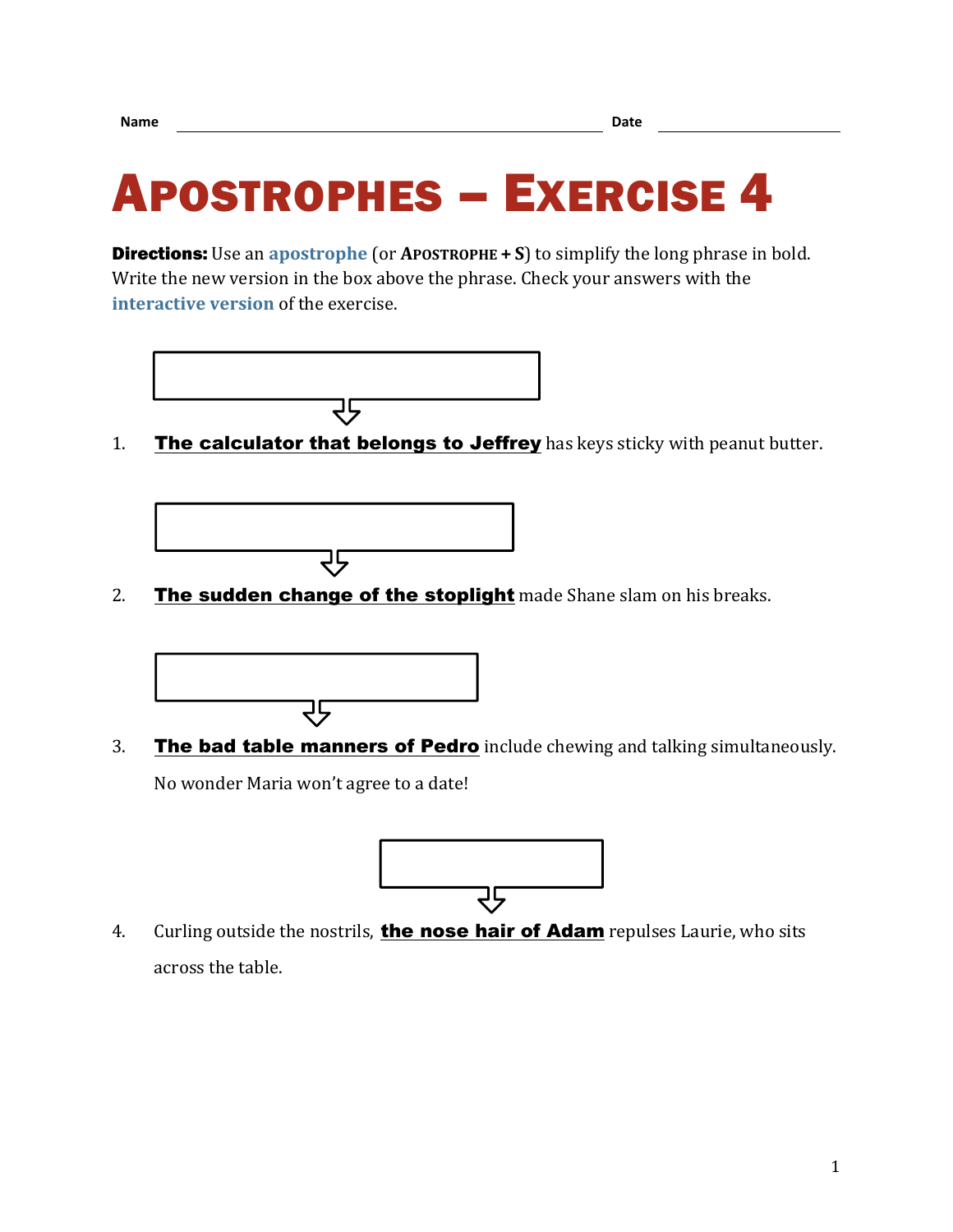

5. The money that Elvis hides in the cookie jar is greasy with butter.



6. The stiff bristles on the brush do not apply paint smoothly.



7. A hungry crow snatched the half-eaten hot dog that Todd abandoned on the picnic table.



8. The cell phone that Marco uses is shiny with potato chip grease.



9. The barrettes that Luciana wears in her hair are antiques from her greatgrandmother.



10. At work, the sullen attitude that Harriet demonstrates inspires customers to take their money elsewhere.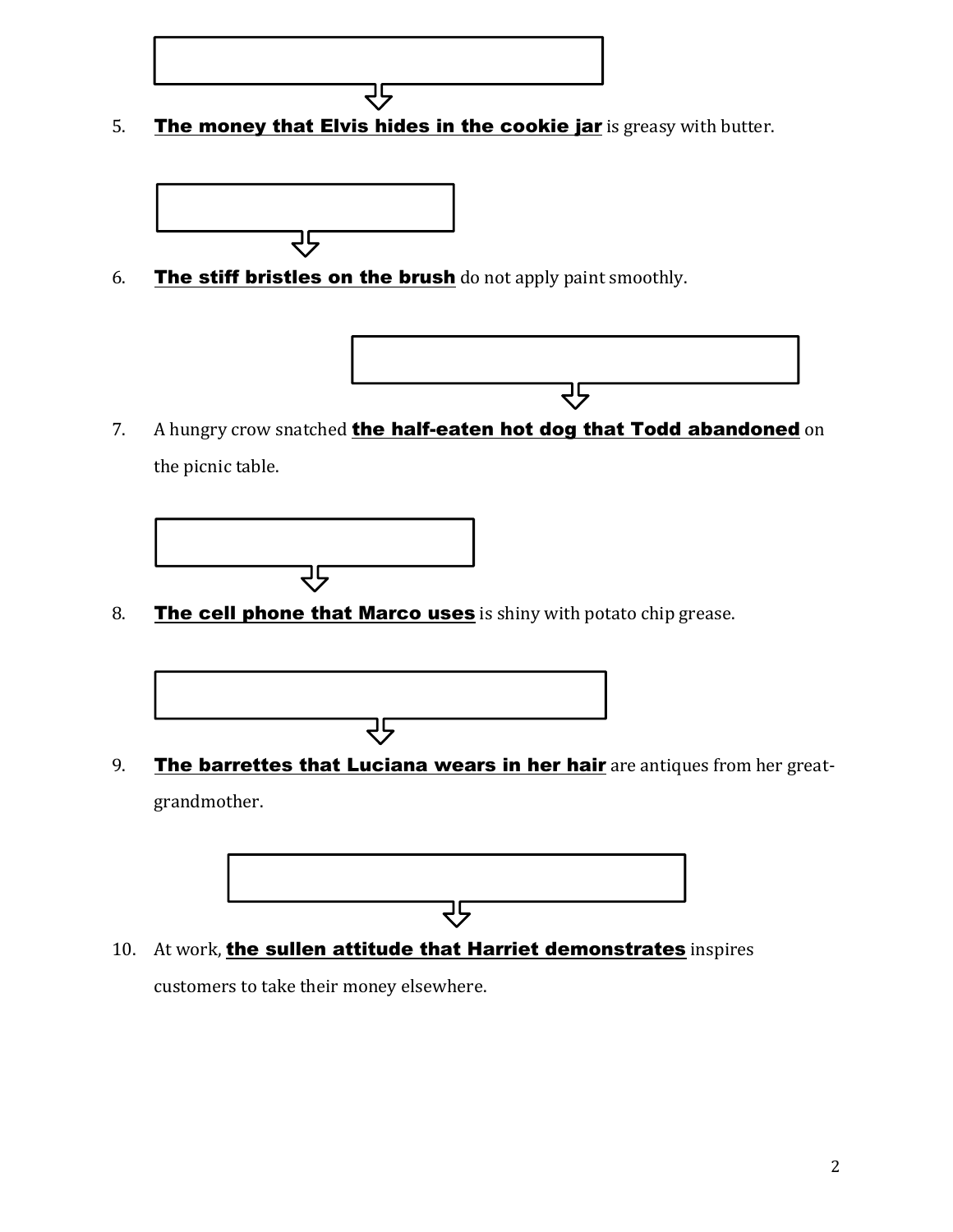

11. With their long necks, the giraffes have defoliated **the top branches of the** 

## trees.



12. The clumsiness that plagues Anastasia makes wearing 4-inch heels impossible.



13. The dirtiness of the public restroom inspired Beatrice to wait until she got home to go.



२५

translates into low grades on essays.



15. Look at all of those teeth marks! That must be **a pencil that belongs to** 

## Tobias.



16. All night, we listened to the loud party that the neighbors threw.